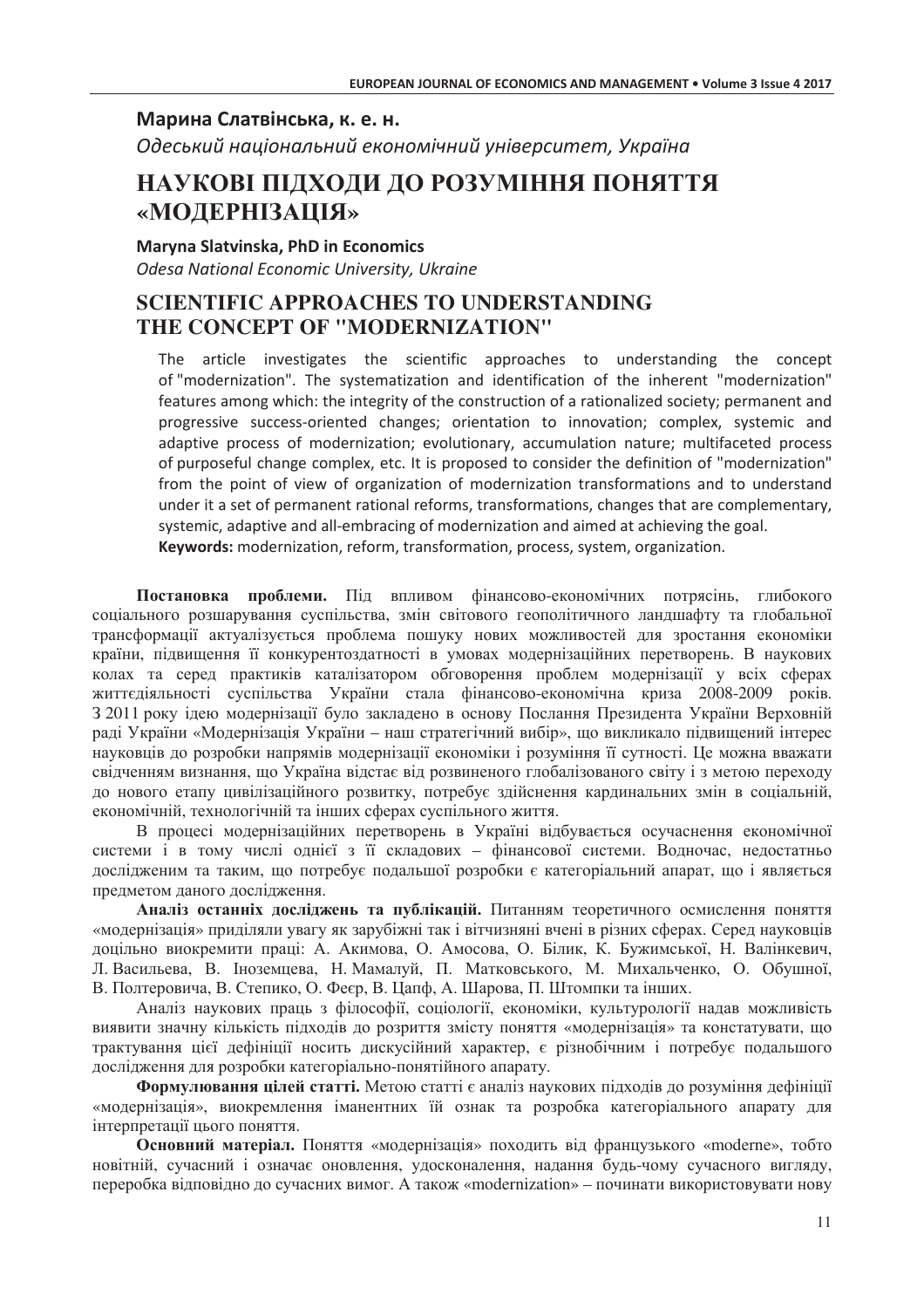інформацію, методи чи технології<sup>1</sup>. Німецький філософ Ю. Хабермас під модерном розуміє цілісний проект побудови раціоналізованого суспільства, раціональне осмислення світу в Європі нового часу. В цьому вбачається спрямування на побудову кращого, логічнішого та розумнішого суспільства. Найого думку, термін «модернізація» вперше з'явився в Європі наприкінці V століття і застосовувався для розмежування офіційного статусу християнського теперішнього і язичного римського минулого. З часом тлумачення цього поняття змінювалося та лише в епоху Просвітництва і потім романтизму набуло такого сутнісного значення, яке можна співставити з сучасним. Тобто є таким, що «сприяє об'єктивному вираженню спонтанно оновлювальної актуальності духу часу»<sup>2</sup>.

Думки науковців різняться не лише щодо часу виникнення цієї дефініції, а й щодо розуміння її сутності. Це поняття досліджувалося з різних позицій і знайшло відображення в низці наукових праць з філософії, соціології, економіки, екології та інших. Існує бачення, що після другої Світової війни це поняття увійшло в апарат сучасної соціологічної теорії. Воно застосовувалося переважно для визначення економічної і політичної стратегій, що спрямовувались на швидку зміну соціальнополітичних, технологічних та господарських умов функціонування суспільства для надання йому більшого соціального динамізму і підвищення економічної конкурентоздатності.

З цього приводу цікавою є точка зору Б.С. Ерасова який під «модернізацією» розуміє «рух суспільств доіндустріальних, традиційних до тих економічних і політичних соціальних систем, а також масової культури, які характерні для розвинених капіталістичних країн»<sup>3</sup>. Особливістю такого процесу він вбачає наявність протиріч, які виникають і пов'язані з нашаруванням абсолютно різних або частково різних соціокультурних систем. Такі протиріччя постійні, хоча можуть проявлятися в різних ступенях: протиріччя традицій і сучасності; протиріччя між новим та власною історичною пам'яттю; протиріччя між бажанням змін та стабільністю укладу життя. Їх наявність спонукає до пошуку шляхів вдосконалення систем і виступає рушієм змін.

Схожої думки дотримується О.С. Ахіезер, але конкретизує, що «модернізація» - це «явище цивілізаційного масштабу, так як вона є переходом від «традиційної цивілізації до ліберальної», від людського колективу, який працює на постійне і статичне відтворення, до суспільства з особистістю яка само розвивається». Слід відмітити, що саморозвиток особистості є одним із основоположних чинників, які сприяють виникненню цілей та пошуку можливостей їх досягнення і тим самим стимулюють постійне прагнення до розвитку.

З точки зору спеціаліста по методології історичного пізнання і історії суспільної думки В.Г. Хороса, модернізація це перехід від традиційного суспільства до сучасного, від аграрного до індустріального<sup>3</sup>. Однак, у даному випадку увага не акцентується на особливостях такого переходу та притаманних йому ознаках.

Серед різноманіття підходів існують точки зору щодо можливості не повної, а часткової модернізації, на чому акцентують увагу М.Т. Пашута та О.М. Шкільнюк<sup>6</sup>. Вони зазначають, що модернізація це часткове оновлення, зміна застарілого устаткування, технологій виробництва, а також технічне й технологічне переоснащення промислових та сільськогосподарських підприємств. В цьому контексті доцільно зазначити, що модернізація це не лише техніко-технологічне оновлення. Вона за своїм змістом є значно ширшим поняттям. Це процес осучаснення, який охоплює всі сфери життєдіяльності суспільства, і як цілісна система може складатися із сукупності часткових оновлень.

Значно ширше і глибше розглядає модернізацію доктор філософських наук, професор В.Г. Федотова стверджуючи, що модернізація це перехід від традиційного суспільства до сучасного,

<sup>&</sup>lt;sup>1</sup> Definition of modernization. *Merriam-Webster, Inc. Dictionary*. <http://www.merriam-webster.com/dictionary/ modernization> (2017, березень, 03).

Хабермас, Ю. (2003). Философский дискурс о модерне. Москва: Весь мир.

<sup>3</sup> Ерасов, Б.С. (1997). Социальная культурология: изд. 2-е. Москва: Аспект Пресс.

<sup>&</sup>lt;sup>4</sup> Ахиезер, О., Хорос, В.Г. (1993). Российская модернизация: проблемы и перспективы: (материалы «круглого стола»). Вопросы философии, 7, 3-39.

<sup>&</sup>lt;sup>5</sup> Ахиезер, О., Хорос, В.Г. (1993). Российская модернизация: проблемы и перспективы: (материалы «круглого стола»). Вопросы философии. 7.3-39.

<sup>&</sup>lt;sup>6</sup> Пашута, М.Т., Шкільнюк, О.М. (2005). Інновації: понятійно-теормінологічний апарат, економічна сутність та шляхи стимулювання: навчальний посібник. Київ: Центр навчальної літератури.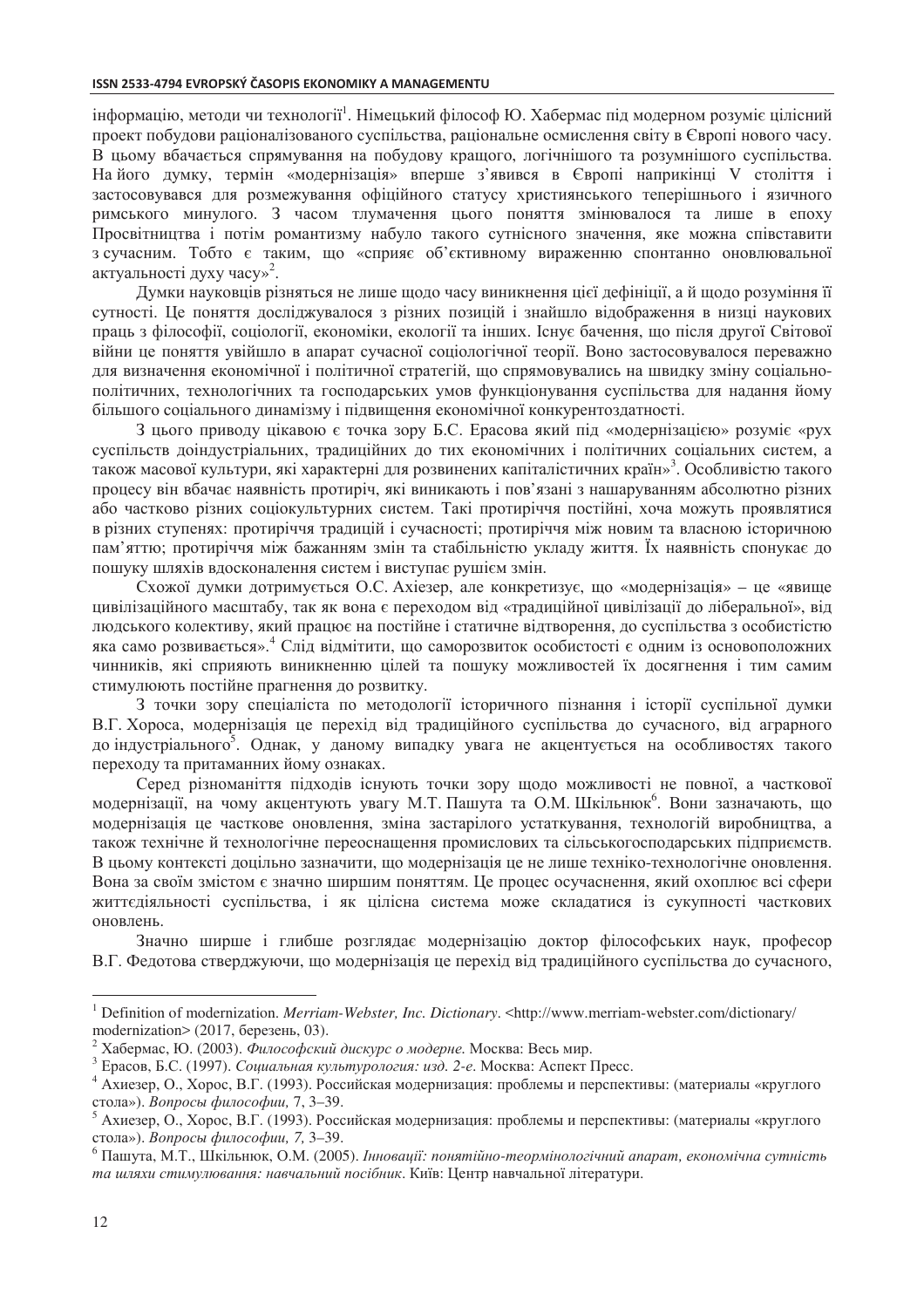який включає в себе передусім корінну відмінність від традиційного, тобто орієнтацію на інновації, переваження інновацій над традицією, світський характер соціального життя, поступовий (нециклічний) розвиток, відокремлену персональність, переважну орієнтацію на інструментальні цінності, індустріальний характер, масову освіту, активний дійовий психологічний склад тощо<sup>1</sup>.

Точки зору щодо необхідності впровадження інновацій у процесі модернізаційних перетворень дотримується і економіст В. Лаврентьєв. Досліджуючи модернізацію на мікрорівні, він визначає її як розробку високотехнологічних продуктів, впровадження новітніх технологій та перехід на більш високий технологічний уклад, удосконалення системи управління якістю інноваційної продукції, модернізацію системи підготовки кадрів в форматі нового підходу до модернізаційного навчання. Такої ж думки дотримуються науковці Л. Федулова<sup>з</sup> та Й. Петрович<sup>4</sup>, які зазначають що це не лише комплексний проект удосконалення діяльності у виробничому та техніко-технологічному аспекті, а й удосконалення організаційної системи, інфраструктури та врахування змін у зовнішньому середовищі підприємства, що забезпечує конкурентні переваги вітчизняних підприємств на зовнішньому і внутрішньому ринках та сприяє розвитку економіки.

На необхідності здійснення модернізації на основі використання науково-технічних ідей, впровадження результатів НДДКР та перетворення науки на ключовий чинник соціальноекономічних трансформацій акцентують увагу І. Боднар<sup>5</sup> і О. Білик<sup>6</sup>. Водночас, А. Шарова, розглядаючи модернізацію з точки зору інноваційно-інвестиційного аспекту, зазначає що вона може бути «креативною» і «адаптивною»<sup>7</sup>. Такі типи модернізації можуть поєднуватися в економіці у різних пропорціях, відображаючи рівень інноваційного та економічного розвитку системи господарювання.

Подібним чином розмірковує і Ф. Фукуяма, застосовуючи термін «оборонна модернізація»<sup>8</sup>, для відображення вимушених змін у розвитку країн з метою зменшення ступеня їх відсталості.

Отже, під «модернізацією» розуміють ще й адаптивний процес, своєрідну відповідь різних суспільств на нові виклики і зміни навколишнього середовища. В свою чергу адаптивність, як здатність пристосовуватись до швидко змінних умов та зростаючої невизначеності, є принципово важливою.

В цьому контексті заслуговує уваги точка зору соціолога А.І. Кравченко<sup>9</sup>, який вважає що модель модернізації може бути органічною (розвиток країни підводить її суспільство до модернізації і оновлення та є очевидним кроком подальшого розвитку) або неорганічною (ініційована об'єктивними умовами або політичним керівництвом для рішення конкретних задач), а головним результатом модернізації науковець вбачає зміну суспільства в сенсі способу життя. Під поняттям «модернізація» він розуміє процес переходу від доіндустріальних суспільств до індустріальних, акцентуючи увагу на проведенні повільних і продуманих реформ.

З огляду на зазначене, доцільно зауважити, що ототожнення понять «модернізація» і «реформа», які зустрічаються останнім часом в науковій літературі є недоречним. Не зважаючи на те, що під цими процесами розуміють «зміни», в чому і простежується схожість, все ж сутність цих змін різна.

<sup>2</sup> Лаврентьев, В.А. (2010). Управление технологической модернизацией на основе многоуровневой

<sup>4</sup>Петрович, Й.М. (2011). Модернізація промислових підприємств як передумова їх ефективного розвитку. Національний університет Львівська політехніка. <http://ena.lp.edu.ua:8080/bitstream/ntb/16326/1/138\_ Petrovich 249 250 Modern Problems.pdf> (2017, липень, 05).

<sup>&</sup>lt;sup>1</sup> Федотова, В.Г. (2000). Типология модернизаций и способов их изучения. Вопросы философии, 4, 10-13.

оптимизации производства: монография. Н. Новгород: ВГИПУ.

<sup>&</sup>lt;sup>3</sup> Федулова, Л.І. (2008). *Технологічна модернізація промисловості України*. Київ: Інститут економіки та прогнозування.

<sup>&</sup>lt;sup>5</sup> Боднар, I.P. (2009). Проблеми залучення іноземних інвестицій в Україну на сучасному етапі. *Регіональна* економіка, 4, 62-70.

 $^6$  Білик, О. (2009). Модернізація економіки України в умовах глобалізації: проблеми та протиріччя. *Вісник* Київського національного університету імені Тараса Шевченка. Серія: Економіка, 89, 30-33.

 $^7$  Шарова, А.А. (2012). Теоретические аспекты модернизации российской экономики. Социальноэкономические явления и процессы, 9, 176-181. <http://cyberleninka.ru/article/n/teoreticheskie-aspektymodernizatsii-rossiyskov-ekonomiki> (2017, березень, 03).

 $8\,$ Фукуяма, Ф. (2005). Конец истории и последний человек. Москва: АСТ, Ермак.

<sup>&</sup>lt;sup>9</sup> Кравченко, А.И. (1997). Социология. Словарь: учеб. пособие для студентов вузов. Москва: Издательский центр Академия.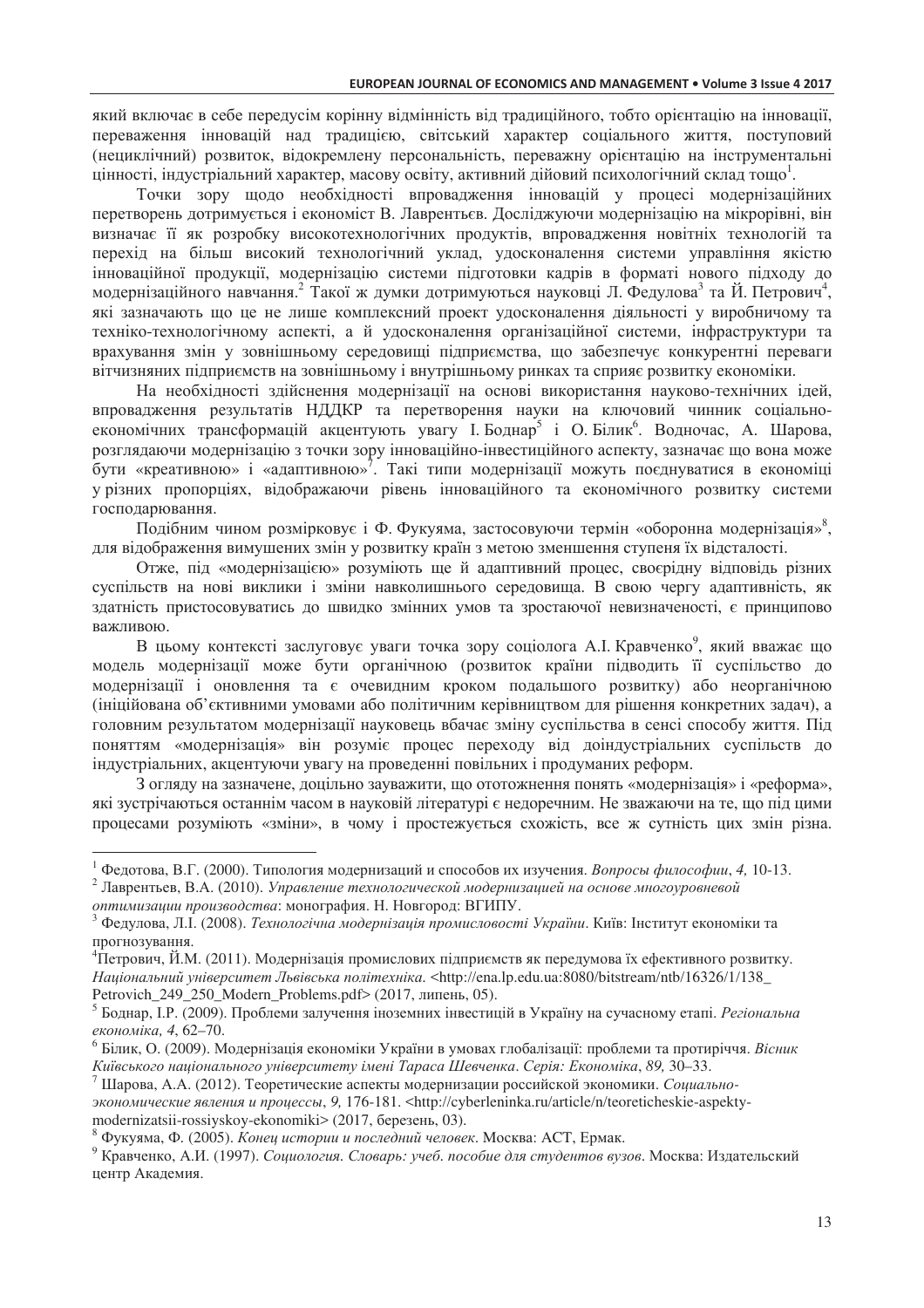Реформа передбачає перебудову зовнішніх, організаційних сторін явищ, тоді як модернізація включає в себе адаптацію цілісного явища до сучасних вимог і має відповідати критерію успішності. Отже, модернізація за своїм змістом є повнішою, істотнішою та глибшою, аніж реформи. Останні, в свою чергу, мають здійснюватися системно на шляху модернізаційних перетворень.

В підтвердження цієї тези доцільно навести думку П.Є. Матковського<sup>1</sup>, який трактує «модернізацію» як системний реформаційний процес, націлений на лосягнення компромісу між цінностями народу, політичним правлінням й економічною системою держави, завдяки адаптації старих і формуванню нових інституцій та інститутів, мобілізації громади довкола національної ідеї, інтеграції до світового суспільного ладу.

В цьому ж напрямку висловлює свою думку В. Цапф, відмічаючи, що «модернізація» складний процес, який включає в себе індустріальну революцію, прагнення відсталих країн підвищити рівень свого розвитку, реакція розвинутих суспільств на нові виклики<sup>2</sup>. З даним твердженням можна погодитись частково, так як «модернізація» може проводитись у різних країнах за різними типами і не обов'язково це має бути революційний шлях.

З точки зору Л.С. Васильева, «модернізація» є практичним синонімом поняття «революція»<sup>3</sup> і він розглядає першу як якісний стрибок у розвитку виробничих сил. Однак, не дивлячись на те, що відмінності традиційного і сучасного суспільства можуть бути суттєвими, з цим важко погодитись, так як для здійснення стрибка потрібні значні фінансові ресурси і час для оновлення. Отже, скоріше за все це процес еволюційний, накопичувальний, аніж революційний.

Польський соціолог П. Штомпка<sup>4</sup>, розкриваючи сутність дефініції «модернізація», акцентує увагу на трьох основних її значеннях. По-перше модернізація - прогресивні соціальні зміни, рух суспільства вперед. По-друге – процес, що відбувається у слабо розвинутих чи відсталих країнах і відображає їх зусилля, спрямовані на те, аби наздогнати провідні, найбільш розвинуті країни, які існують з ними в одному історичному часі, в рамках єдиного глобального суспільства. По-третє комплекс соціальних, культурних, політичних, інтелектуальних та економічних трансформацій, які відбувалися на Заході з XV ст. і досягли апогею у XIX - XX ст.

Доцільно зазначити, що з точки зору фінансово-економічного аспекту для здійснення комплексу перелічених трансформацій необхідне фінансування, виважене регулювання руху фінансових потоків у забезпеченні комплексних, системних, прогресивних, якісних та успішних змін.

Стосовно апелювання терміном «трансформація», що іноді застосовується науковцями як синонім «модернізації», слід погодитись з думкою професорів М. І. Михальченко та В. П. Степико. Досліджуючи проблеми суспільних змін, які відбуваються в Україні, професор М. І. Михальченко стверджує: «трансформація, зміна, розвиток можуть бути орієнтовані на зміну реалій куди завгодно: уперед, назад, убік, по колу. Модернізація ж орієнтує суспільство і його структури, сфери на вдосконалювання, просування вперед, на розроблення й реалізацію нових цілей, завдань, пріоритетів, стратегій. Модернізація - це творчо-перетворювальна функція розвитку. Але специфічна - як засіб оновлення суспільств. Модернізація дійсно є незавершеним проектом і проектом, що ніколи не завершується в глобальному вимірі. Суспільство, яке завершило модернізаційний проект, може вирушати на історичний смітник»<sup>5</sup>.

В цьому аспекті В.П. Степико<sup>6</sup> доводить, що «модернізація» як поняття, вживається для позначення процесу розвитку, тоді як термін «трансформація», в більшій мірі, пов'язується

Цапф, В. (1998). Теория модернизации и различие путей общественного развития. Социс, 8, 14-26.

Mikhalchenko.pdf?sequence=1> (2017, липень, 05).

<sup>&</sup>lt;sup>1</sup> Матковський, П.Є. (2012). Модернізація економіки України: витоки, сутність, очікувані результати. Видавництво Прикарпатського національного університету ім. В. Стефаника. <http://personal.pu.if.ua/depart/ petro.matkovsky/resource/file/pdf/Modernization%20of%20economic%20of%20Ukraine.pdf> (2017, квітень, 22).

<sup>&</sup>lt;sup>3</sup> Васильев, Л.С. (2011). Модернизация как исторический феномен (о генеральных закономерностях эволюции). Москва: Фонд «Либеральная миссия».

<sup>&</sup>lt;sup>4</sup> Штомпка, П. (1996). *Социология социальних изменений*. Москва: Аспект Пресс.

<sup>&</sup>lt;sup>5</sup>Михальченко, М. (2005). Політична реальність в Україні: трансформація, модернізація, революція? Сучасна українська політика. <http://dspace.nbuv.gov.ua/bitstream/handle/123456789/59635/6-

 $6$  Степико, В.П. (2008). Теорія соціальних змін як парадигма модернізації сучасного суспільства. Науковий часопис НПУ імені М. П. Драгоманова. <http://enpuir.npu.edu.ua/bitstream/123456789/3959/1/Stepyko.pdf> (2017, липень, 05).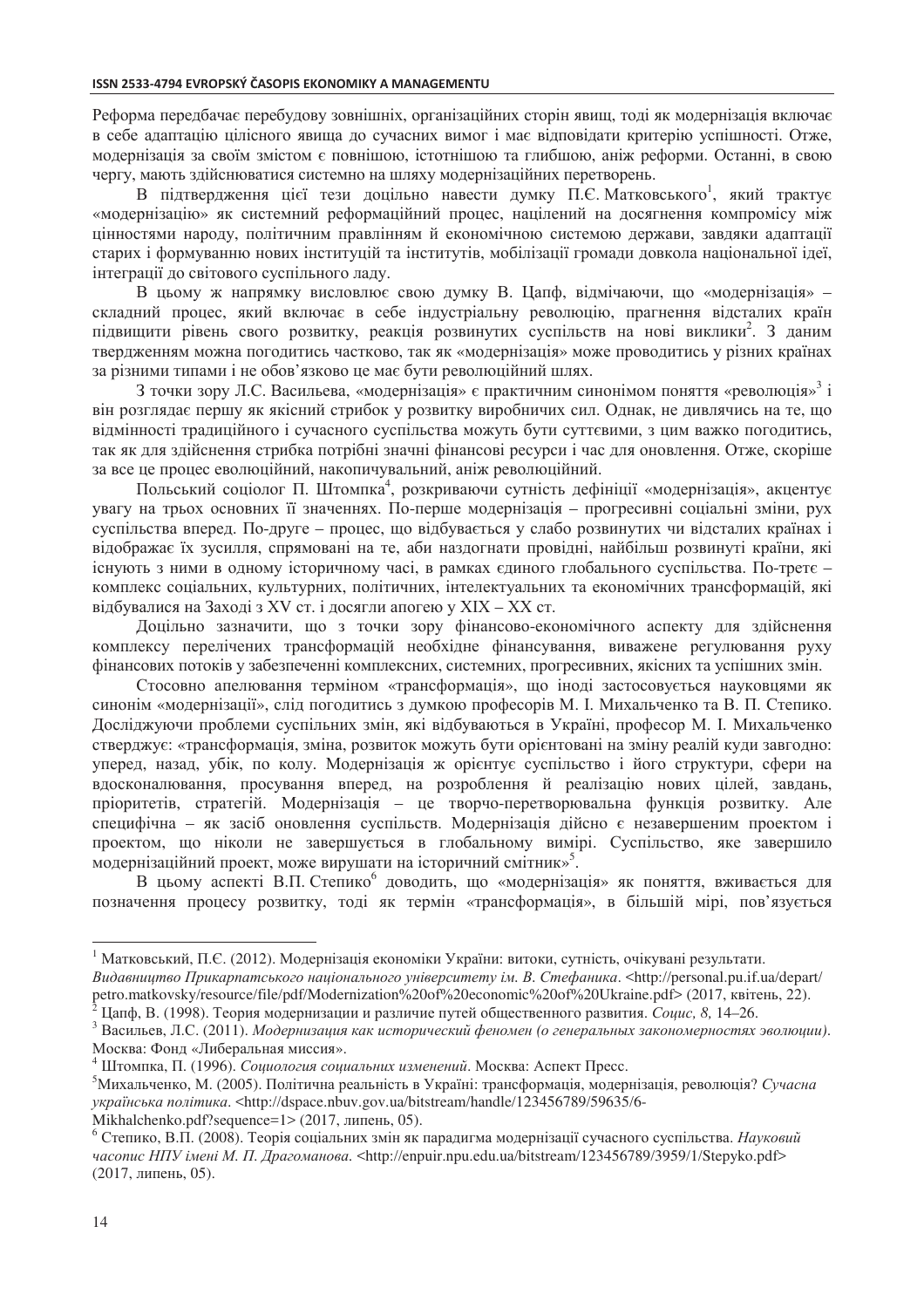із змінами, які відображають суперечливість та складність модернізаційних процесів в країнах, які рухаються в напрямку розвинутих країн, але декларативно, повільно і непослідовно звільнюються від негативної спадщини попередньої системи, а також не завжди конструктивно відкидають її позитивні здобутки. Отже, трансформації можуть мати негативні наслідки, тоді як «модернізація» має передбачати успіх.

Олнак, ознайомлення з працями в яких зустрічається трактування трансформації, наводить на думку, що дослідження модернізаційних перетворень України неможливо здійснювати відірвано від ідей трансформації з огляду на їх взаємозв'язок. З точки зору організації модернізаційних перетворень їх доцільно розглядати як сукупність різноманітних трансформацій та реформ.

Щодо успіху, як одного з критеріїв модернізації, на чому акцентують увагу також А.В. Акімов та А.І. Яковлев<sup>1</sup>, то ним є не лише вихід суспільства і держави з кризи, досягнення стійкого характеру розвитку, а й головне - досягнення країною стадії найбільш розвинених держав та набуття «гідного становища» в світовій системі. В цьому ж контексті як «... процес покращення, оновлення, який веде до прогресивних змін..»<sup>2</sup> модернізацію розглядає О.О. Мамалуй.

На іманентну модернізації нескінченність вказують соціолог С. Амін, стверджуючи, що «..сучасність (modernity), відкриває двері на незвідане, вона нескінченна по своїй суті, але передбачає послідовність форм, які різноманітно долають суперечності суспільства в кожен момент його історії»<sup>3</sup>, та економісти К. Бужимська «...сукупність різного роду економічних, політичних, державно-правових, психологічних, культурологічних зрушень та перетворень конкретної соціально-економічної системи у напрямі її осучаснення і постійного вдосконалення; наближення соціально-економічних систем та їхніх фрагментів до максимально можливого рівня розвиненості»<sup>4</sup> і Е.К. Карпуніна «модернізація економіки - невпинне, тобто таке що не має часових рамок, вдосконалення продуктивних сил суспільства і відповідних їм виробничих відносин»<sup>5</sup>.

Зі змісту наведених тверджень вбачається, що «модернізація» розглядається науковцями з точки зору двох взаємопов'язаних аспектів - за змістом і як процес.

На необхідності розгляду модернізації як явища і як процесу, зазначає також Н. В. Валінкевич «...модернізація – категорія, яка відображає процес перетворення дійсності у відповідності до вимог посткризового відновлення економіки»<sup>6</sup>. Вона стверджує, що це будь-які цілеспрямовані зміни в економіці країни. Крім того, це багатогранний процес комплексу змін підприємства в ході якого поєднуються економічні і організаційні проблеми, що за умов заздалегідь прогнозованого результату, мають чітко сформульовану кінцеву мету.

Доречною є позиція науковця Н.І. Обушної, яка пропонує розглядати модернізацію з точки зору системного підходу та аналізу. Вона зазначає що це: «складна система, яка складається з різного роду підсистем різного рівня і передбачає зміни (оновлення) економічних, політичних, правових, культурних інститутів та суспільних відносин на сучасних засадах визнання принципів демократії, верховенства права та прав людини, ринкової економіки, соціальної держави, усталених міжнародних норм співіснування країн тощо»<sup>7</sup>. Враховуючи іманентну системам ієрархію, доцільно зазначити, що в процесі модернізаційних перетворень відбувається осучаснення як соціальноекономічної системи так і її основних підсистем. Процес таких змін можна досліджувати як від абстрактного до конкретного так і навпаки.

<sup>&</sup>lt;sup>1</sup> Акимов, А.В., Яковлев, А.И. (2012). Цивилизации в XXI веке: проблемы и перспективы развития. Москва: Издательство Московского университета.

<sup>&</sup>lt;sup>2</sup> Мамалуй, О.О. (2010). Про зміст механізму модернізації української економіки. Вісник Національної юридичної академії України імені Ярослава Мудрого, 3, 27-35.

Амин, С. (2003). Экономический глобализм и политический универсализм: Конфликтующие результаты? Социология, 1, 49-56.

<sup>,&</sup>lt;br>Вужимська, К.О. (2008). Теорія модернізації: виникнення, розвиток, сучасний стан. *Вісник ЖДТУ*, 2(44), 216–227.

<sup>&</sup>lt;sup>5</sup> Карпунина, Е.К. (2010). Ключевые вопросы современной экономической политики России. Социальноэкономические явления и процессы, 2, 34-38.<http://cyberleninka.ru/article/n/klyuchevye-voprosy-sovremennoyekonomicheskoy-politiki-rossii> (2017, травень, 05).

 $^6$  Валінкевич, Н.В. (2015). Організаційно-економічна модернізація підприємств харчової промисловості. Автореф. Дис.... доктора економічних наук: спеціальність 08.00.04.

<sup>&</sup>lt;http://dspace.nuft.edu.ua/jspui/handle/123456789/21568>(2017, липень, 01).

<sup>&</sup>lt;sup>7</sup> Обушна, Н.І. (2015). Модернізація – сучасний тренд розвитку суспільства. Теорія та практика державного управління, 3(50). <http://www.kbuapa.kharkov.ua/e-book/tpdu/2015-3/doc/1/06.pdf> (2017, червень, 15).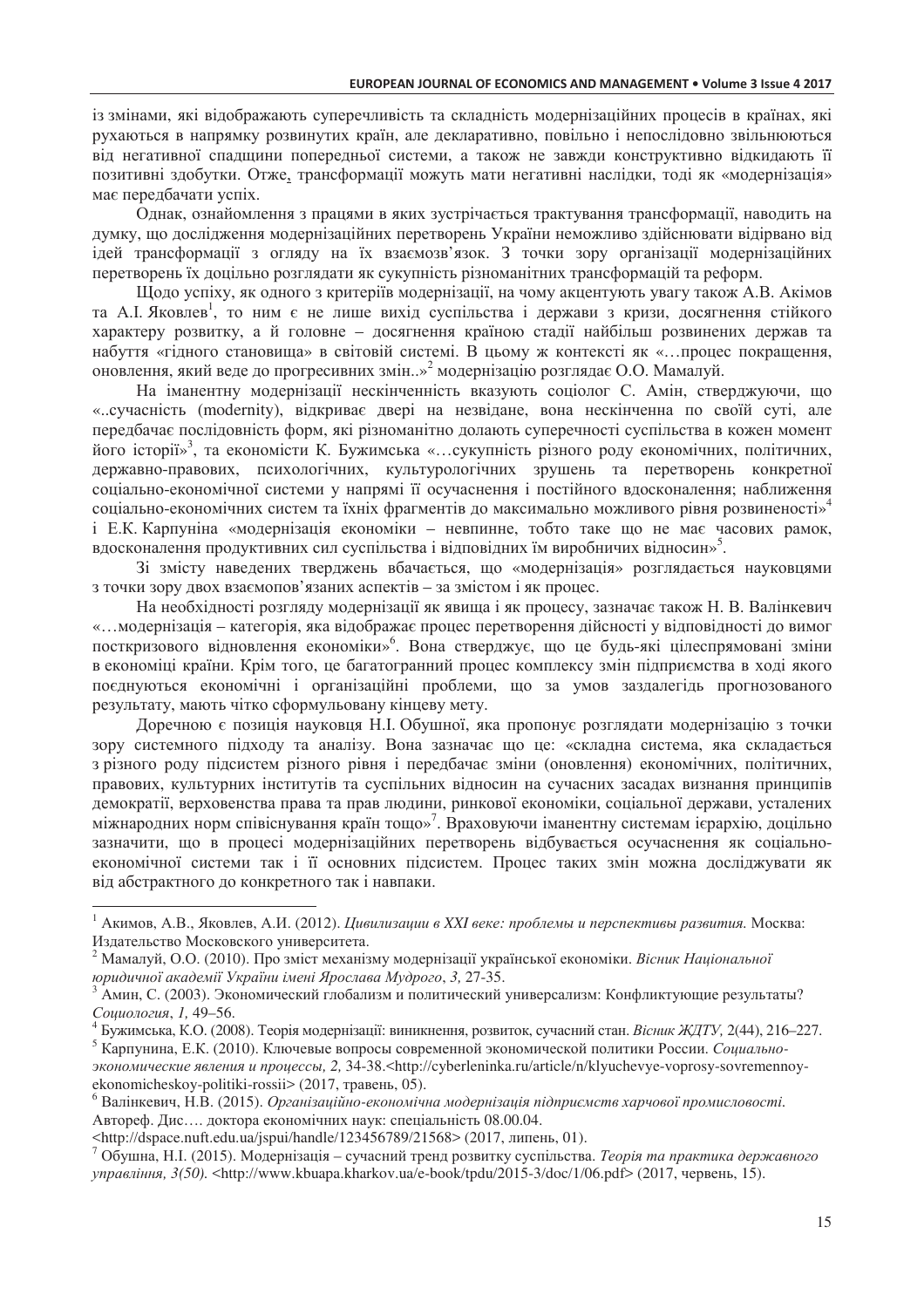Отже, під «модернізацією» розуміється системний процес, сукупність різноманітних змін конкретних інституційних сфер, які забезпечують постійне якісне вдосконалення та осучаснення суспільного устрою. Це ставить модернізацію на значно вищий щабель оновлення суспільства, аніж звичайне швидке соціально-економічне зростання. Такий підхід дає можливість розглядати модернізацію значно повніше і глибше, досліджуючи модернізацію економічної системи та модернізацію фінансової системи, як однієї з її складових. Варто зазначити, що як складна система, модернізація включає управлінський аспект та тісний взаємозв'язок і взаємодію між структурними компонентами. В свою чергу, ця взаємодія має бути законодавчо врегульована, враховуючи те, що необхідність і потреба в модернізації визнана на рівні держави.

В цьому аспекті на увагу заслуговує думка С. Хантінгтона<sup>1</sup> який зазначає, що процес модернізації потребує усвідомленого управління і не можна керуватися лише законами вільного ринку як неминучої даності. Разом з тим, він виокремлює основні характеристики процесу модернізації і стверджує, що це процес комплексний, системний, глобальний, прогресивний, ступінчастий, безповоротний, протяжний.

Слушною є думка академіка РАН В. Полтеровича: «модернізація - це не одномоментний акт прийняття «хороших законів», а побудова послідовності проміжних інститутів, які ведуть до бажаних цілей»<sup>2</sup> та І.Р. Ахметгараєва: «модернізація – це не просто зміни, а ціленаправлене вдосконалення соціальних інститутів, процесів, норм, відносин, яке відповідає сучасним вимогам»<sup>3</sup>. Отже, модернізація не відбувається спонтанно, вона має свої етапи та перманентний характер, що обумовлюється масштабністю проблем які вирішуються і потребою в повільних змінах та необхідністю їх адаптації. З даного визначення чітко простежується ще одна іманентна модернізації ознака - цілепокладання. Більш того, вона є основою функціонування будь-якої системи.

На цій особливості модернізації також акцентує увагу О.Ю. Амосов<sup>4</sup> стверджуючи, що остання має розглядатися у якості стратегічного напряму (моделі, сценарію) розвитку країни в умовах післякризової модернізації, який є дієвим та має привести до: нагромадження синтезованого капіталу країни з подальшим його розподілом на національному рівні; створення умов для трансформації синтезованого капіталу у геоекономічний капітал країни, який має забезпечувати ефективність створення інноваційної моделі розвитку підприємств та соціально-економічний розвиток країни.

З цього ж приводу цікавою є думка О. В. Феєр, стосовно того, що модернізація в умовах глобалізації спрямована на забезпечення якісних змін у суспільстві і його структурі та осучаснення всіх сфер економічної системи, шляхом реалізації нових цілей і стратегій<sup>5</sup>.

Отже, увага зосереджується на необхідності осучаснення всіх сфер економічної системи, в тому числі і структурних складових останньої. Крім того, серед основних умов такого осучаснення постає розробка стратегії та визначення цілей розвитку економіки і суспільства в цілому. В цьому аспекті слід підкреслити необхідність співвіднесення фінансово-економічних завдань із цілями і завданнями суспільної (всеохоплюючої) модернізації.

Схожої думки дотримується група авторів, які трактують поняття «модернізація» як: «... комплексний соціокультурний процес, в якому управлінські та технологічні рішення підпорядковані гуманітарним цілям, а гуманітарні цілі співвіднесені з економічними завданнями»<sup>6</sup>. До зазначеного слід додати, що в процесі модернізаційних перетворень доцільним є дотримання

Стратегія розвитку України. Економіка, соціологія, право. Т.1, 4, 16-21.

<sup>&</sup>lt;sup>1</sup> Хантингтон, С. (2004). Политический порядок в меняющихся обществах. Москва: Прогресс-Традиция.

<sup>&</sup>lt;sup>2</sup> Полтерович, В. (2008). Стратегии модернизации, институты и коалиции. Вопросы экономики, 4, 4-24.

<sup>&</sup>lt;sup>3</sup> Ахметгараев, И.Р. (2009). Функции права: эволюция и модернизация. Пробелы в российском

законодательстве. <http://cyberleninka.ru/article/n/funktsii-prava-evolyutsiya-i-modernizatsiya> (2017, лютий, 03). <sup>4</sup> Амосов, О.Ю., Гавкалова, Н.Л. (2011). Модернізація в Україні: шлях в майбутнє.

<sup>&</sup>lt;http://ecobio.nau.edu.ua/index.php/SR/article/view/4383/4515> (2017, липень, 05).

<sup>&</sup>lt;sup>5</sup>Феєр, О. (2016). Модернізація як економічна категорія. Науковий вісник Мукачівського державного  $v$ ніверситету,  $1(5)$ ,

<sup>70-74. &</sup>lt;http://www.msu.edu.ua/visn/wp-content/uploads/2016/05/1-5-1-2016-11.pdf> (2017, липень, 03).

<sup>6</sup> Аузан, А., Архангельский, А., Лунгин, П., Найшуль, В. (2011). Доклад. Культурные факторы модернизации. Москва. Санкт-Петербург. Фонд стратегия - 2020.

<sup>&</sup>lt;http://www.intelros.ru/pdf/kulturnye\_faktory\_modernizacii.pdf> (2017, червень, 08).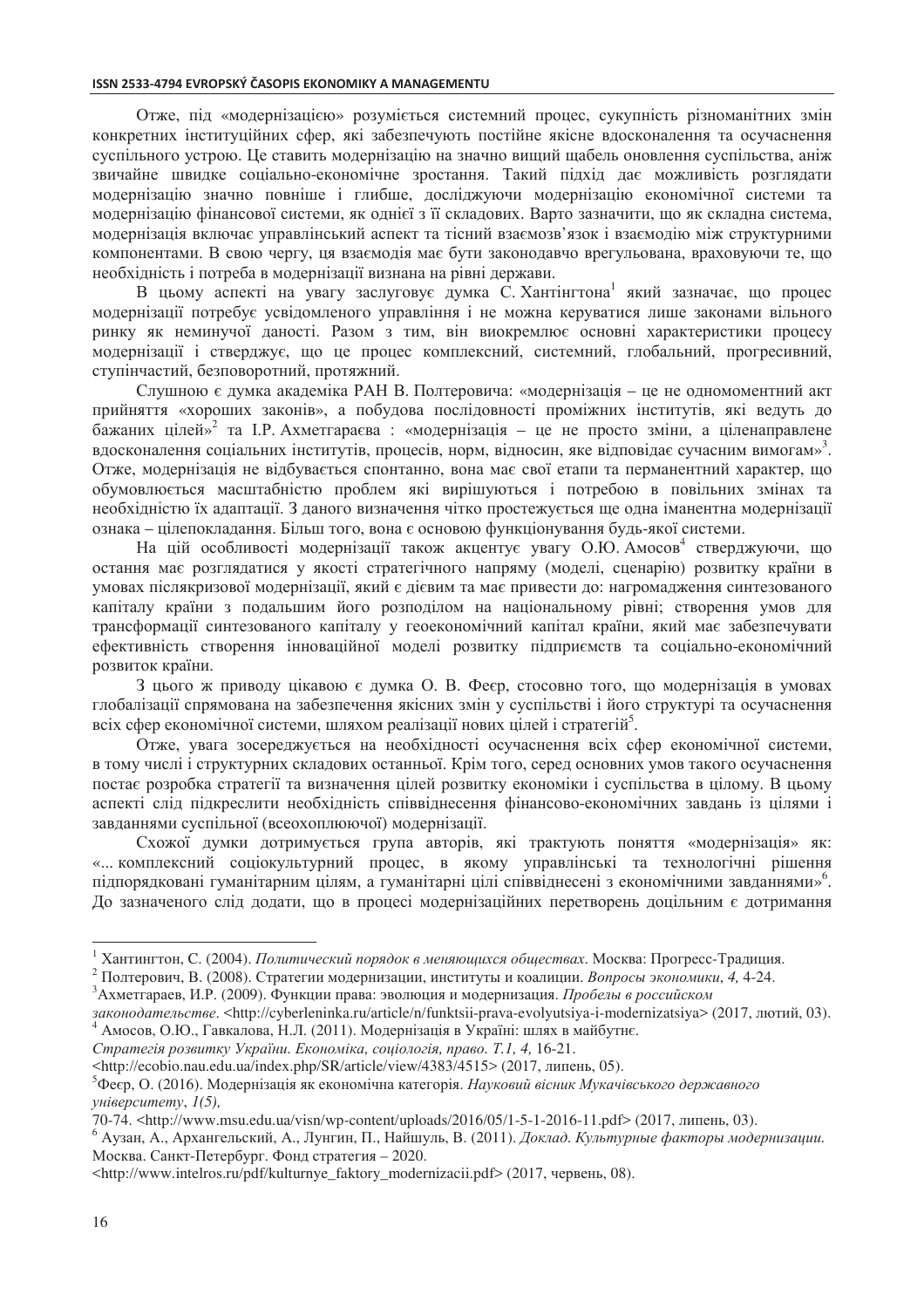основної мети, визначених пріоритетів розвитку держави і виконання поставлених завдань. При цьому, акцент має бути на комплементарному характері взаємозв'язків між різними соціальноекономічними чинниками та підсистемами.

Досліджуючи дефініцію «модернізація» як економічну категорію О.В. Феєр стверджує, що це «комплексний процес синхронних, якісних, інноваційних перетворень на всіх рівнях, за всіма напрямками, шляхом використання ефективних інструментів управління, спрямований на забезпечення благополуччя всіх учасників суспільства та сталого розвитку»<sup>1</sup>.

Таке визначення з акцентом на сталий розвиток є влучним та своєчасним, з огляду на нагальні завдання які нині стоять перед цивілізацією. Це стосується забезпечення екологічної безпеки на планеті і зокрема, в Україні, та необхідності раціонального використання ресурсів спрямованих на задоволення потреб людини (з одночасним збереженням навколишнього середовища).

Існує також думка, що поняття «модернізація» вміщує в собі: «формування, розвиток, зміни і міжнародну взаємодію сучасної цивілізації, а також світову конкуренцію, в ході якої різні країни прагнуть, лосягають і утримують високий по світовим станлартам рівень розвитку»<sup>2</sup>.

Дійсно, включення країни до світогосподарських зв'язків та використання науково-технічних досягнень конкурентів і партнерів надає можливість досягти зближення з ключовими економіками, які слугують імпульсом технологічних і соціальних перетворень в світі. Більш того, як зазначає В. Іноземцев: «... індустріальна країна може скоротити відставання від постіндустріальних країн лише при прямій і активній участі останніх»<sup>3</sup>. Отже, обмеженість фінансових ресурсів може стати перешкодою на шляху модернізації економіки країни і в цьому контексті виникає необхідність міжнародної підтримки з боку країн, які досягли високого рівня розвитку.

Висновки. Сформулювати точне визначення модернізації доволі важко, так як це складна система та багатогранний процес і він стосується не лише перетворень в економіці чи вдосконалення матеріально-технічної бази. В цілому модернізацією можна назвати складний процес соціо-еколого-економічних, культурних, політичних перетворень на шляху розвитку від традиції до осучаснення. Цей процес є комплексним і пронизує всі сторони життя суспільства, формує зміну престижу різних соціальних верств та їх ставлення до змін, сприяє саморозвитку особистості. Тому доцільним є дослідження модернізаційних перетворень одночасно з різних позицій і рівнів, особливостей їх взаємодії і взаємопроникнення, а також встановлення причинно-наслідкових зв'язків для виявлення чинників впливу на розвиток національної економіки та визначення її перспектив.

Аналіз наукових підходів до розуміння поняття «модернізація» надав можливість виявити відсутність єдності щодо тлумачення цієї дефініції. Серед науковців «модернізація» розглядається як явище, процес, система, а також з точки зору вузького і широкого сенсу, мікро, мезо та макро рівнів. Проведене дослідження надало підстави запропонувати власний науковий підхід до розуміння дефініції «модернізація», який базується на розгляді цього поняття з точки зору організації, а саме - як сукупності перманентних раціональних реформ, трансформацій, змін, які носять комплементарний, системний, адаптивний і всеохоплюючий характер осучаснення та направлені на досягнення цілі.

Здійснене узагальнення теоретичних підходів спонукало до виокремлення іманентних «модернізації» ознак: цілісний проект побудови раціоналізованого суспільства; цілепокладання; наявність постійно виникаючих протиріч; постійне прагнення до розвитку в тому числі саморозвитку особистості; перманентні прогресивні зміни, які зорієнтовані на успіх; орієнтація на інновації та їх переваження над традицією; комплексний і системний процес осучаснення; адаптивний процес; вбачає зміну суспільства в сенсі способу життя; еволюційний, накопичувальний характер; спрямування на реалізацію нових цілей, завдань, пріоритетів, стратегій; нескінченний та поетапний проект і процес; багатогранний процес комплексу цілеспрямованих змін; складна система з притаманними їй взаємозв'язками та взаємовпливом, яка потребує усвідомленого управління.

<sup>&</sup>lt;sup>1</sup>Феєр, О. (2016). Модернізація як економічна категорія. Науковий вісник Мукачівського державного  $vHieecumemy$ ,  $I(5)$ , 70-74. <http://www.msu.edu.ua/visn/wp-content/uploads/2016/05/1-5-1-2016-11.pdf> (2017, липень, 03).

<sup>&</sup>lt;sup>2</sup> Лапин, Н.И. (2011). *Обзорный доклад о модернизации в мире и Китае (2001–2010)*. Москва: Весь Мир.

<sup>&</sup>lt;sup>3</sup> Иноземцев, В. (2005). Пределы «догоняющего» развития. Москва: Экономика.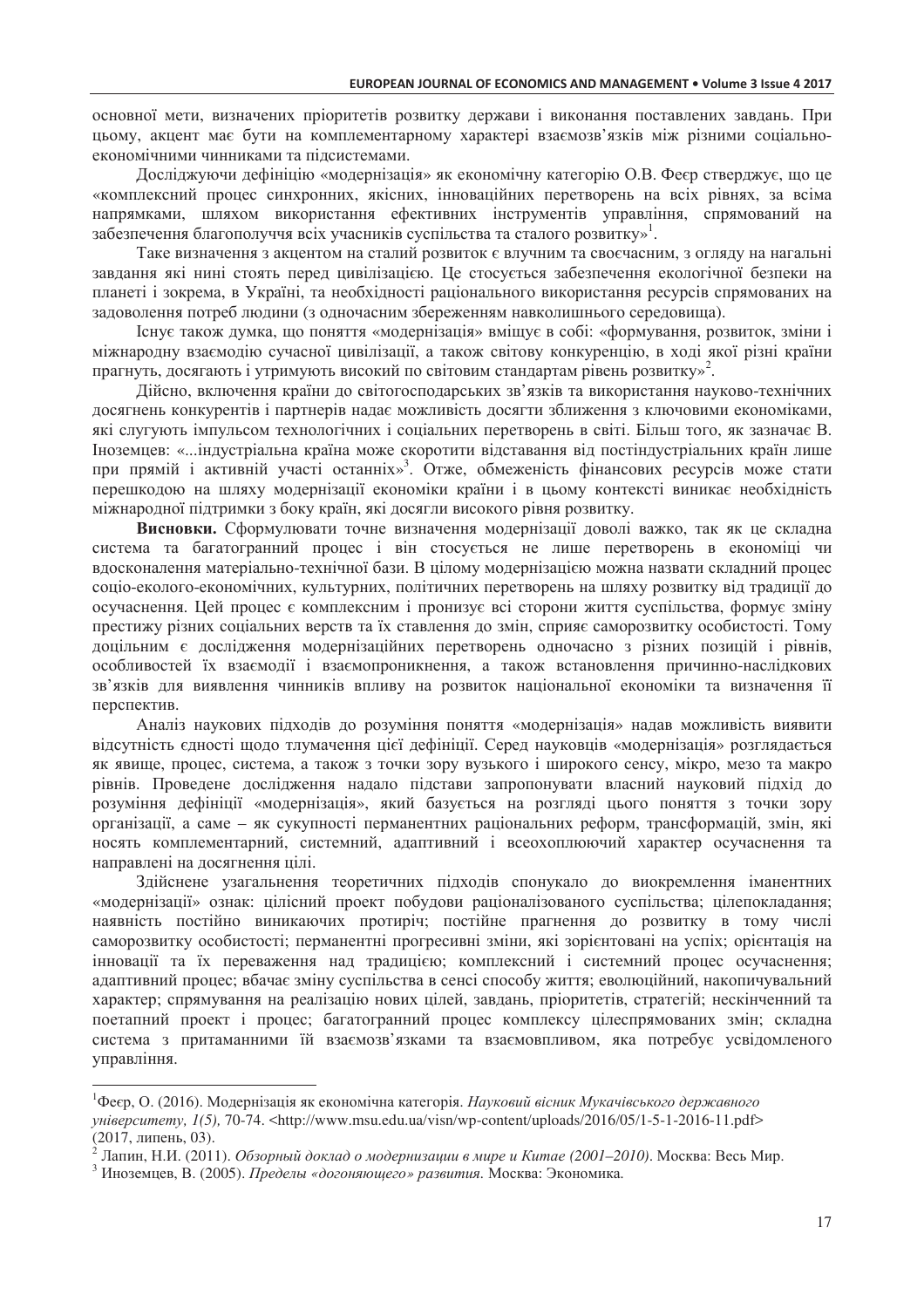### ISSN 2533-4794 EVROPSKÝ ČASOPIS EKONOMIKY A MANAGEMENTU

Проведене теоретичне узагальнення надало можливість стверджувати, що «модернізація» охоплює всі рівні розвитку суспільства і економічної системи. Однак, для успішної реалізації модернізаційних перетворень вони повинні бути організовані за допомогою раціональних реформ, трансформацій, змін, які мають носити комплементарний, системний, адаптивний і всеохоплюючий характер осучаснення та бути спрямовані на досягнення цілі.

### **References:**

1. Definition of modernization. Merriam-Webster, Inc. Dictionary. <http://www.merriam-webster.com/dictionary/ modernization> [in English].

2. Habermas, Ju. (2003). Filosofskij diskurs o moderne [Philosophical Discourse on Modernity]. Moscow: Ves' mir. [in Russian].

3. Erasov, B.S. (1997). Social'naja kul'turologija: izd. 2-e. [The Social Culturology] Moscow: Aspekt Press. [in Russian].

4. Ahiezer, O., Horos, V.G. (1993). Rossijskaja modernizacija: problemy i perspektivy: (materialy «kruglogo stola») [Russian modernization: problems and prospects: (the materials of «the round table»]. Voprosy filosofii [Questions of philosophy], no. 7, 3-39. [in Russian].

5. Pashuta, M.T., Shkilnyuk, O. M. (2005). Innovacivi: ponyatijno-terminologichnj aparat, ekonomichna sutnist ta shlyaxy stymulyuvannya: navcha`ny`j posibnyk [Innovations: the conceptual and therminological apparatus,

the economic essence and ways of stimulation: the manual]. Kyiv: Centr navchal`noyi literatury. [in Ukrainian]. 6. Fedotova, V.G. (2000). Tipologija modernizacij i sposobov ih izuchenija [The typology of modernization and ways of their studying]. Voprosy filosofii [Questions of philosophy], no. 4, 10-13. [in Russian].

7. Lavrent'ev, V.A. (2010). Upravlenie tehnologicheskoj modernizaciej na osnove mnogourovnevoj optimizacii proizvodstva: monografija [The management of technological modernization based on multilevel optimization of the production: monograph]. N. Novgorod: VGIPU. [in Russian].

8. Fedulova, L.I. (2008). Tehnologichna modernizaciva promyslovosti Ukrayiny [The technological modernization of the industry of Ukrainel. Kviv: Instytut ekonomiky ta prognozuvannya. [in Ukrainian].

9. Petrovych, J.M. (2011). Modernizaciya promyslovyx pidpryyemsty yak peredumova yix efektyvnogo rozvytku [Modernization of industrial enterprises as a precondition for their effective development]. Nacionalnyj universytet Lviv`ka politexnika [National University of Lviv Polytechnic].

<http://ena.lp.edu.ua:8080/bitstream/ntb/16326/1/138 Petrovich 249 250 Modern Problems.pdf> [in Ukrainian]. 10. Bodnar, I.R. (2009). Problemy zaluchennya inozemny'x investy'cij v Ukrayinu na suchasnomu etapi [The problems of attracting foreign investments to Ukraine at the present stage]. Regionalna ekonomika [Regional economy], no. 4, 62–70. [in Ukrainian].

11. Bilyk, O. (2009). Modernizaciya ekonomiky Ukrayiny v umovax globalizaciyi: problemy ta protyrichchya [Modernization of Ukraine's economy in the conditions of globalization: problems and contradictions]. *Visnyk* Kyyivskogo nacionalnogo universytetu imeni Tarasa Shevchenka. Seriya: Ekonomika [The Bulletin of the Taras Shevchenko National University of Kyiv], issue 89, 30–33. [in Ukrainian].

12. Sharova, A.A. (2012). Teoreticheskie aspekty modernizacii rossijskoj jekonomiki [Theoretical aspects] of the modernization of the Russian economy]. Social'no-jekonomicheskie javlenija i process [Socio-economic phenomena and processes], no. 9, 176-181. <http://cyberleninka.ru/article/n/teoreticheskie-aspekty-modernizatsiirossiyskoy-ekonomiki> [in Russian].

13. Fukujama, F. (2005). Konec istorii i poslednij chelovek [The end of history and the last man]. Moscow: ACT, Ermak. [in Russian].

14. Kravchenko, A.I. (1997). Sociologija. Slovar': ucheb. posobie dlia studentov vuzov [Sociology. Dictionary: the textbook for university students]. Moscow: Izdatel'skii centr Akademiia. [in Russian].

15. Matkovskyj, P.Ye. (2012). Modernizaciya ekonomiky Ukrayiny: vytoky, sutnist, ochikuvani

rezul'taty'[Modernization of the Ukrainian economy: origins, essence, expected results]. Vydavnycztvo Prykarpatskogo nacionalnogo universytetu im. V. Stefanyka [Publishing House of the Precarpathian National University named after V. Stefanyk]. [in Ukrainian].

16. Capf, V. (1998). Teorija modernizacii i razlichie putej obshhestvennogo razvitija [The theory of modernization and the difference of the ways of social development]. Socis [Socis], no. 8, 14–26. [in Russian].

17. Vasil'ev, L.S. (2011). Modernizacija kak istoricheskij fenomen (o general'nyh zakonomernostjah jevoljucii) [Modernization as a historical phenomenon (on the general laws of evolution)]. Moscow: Fond «Liberal'naia missiia». [in Russian].

18. Shtompka, P. (1996). Sociologija social'nih izmenenij [Sociology of social changes]. Moscow: Aspekt Press. [in Russian].

19. Myxalchenko, M. (2005). Politychna realnist v Ukrayini: transformaciya, modernizaciya, revolyuciya? [The Political reality in Ukraine: Transformation, Modernization, Revolution?]. Suchasna ukrayinska polityka [Modern Ukrainian politics]. <http://dspace.nbuv.gov.ua/bitstream/handle/123456789/59635/6-Mikhalchenko.pdf?sequence=1>[in Ukrainian].